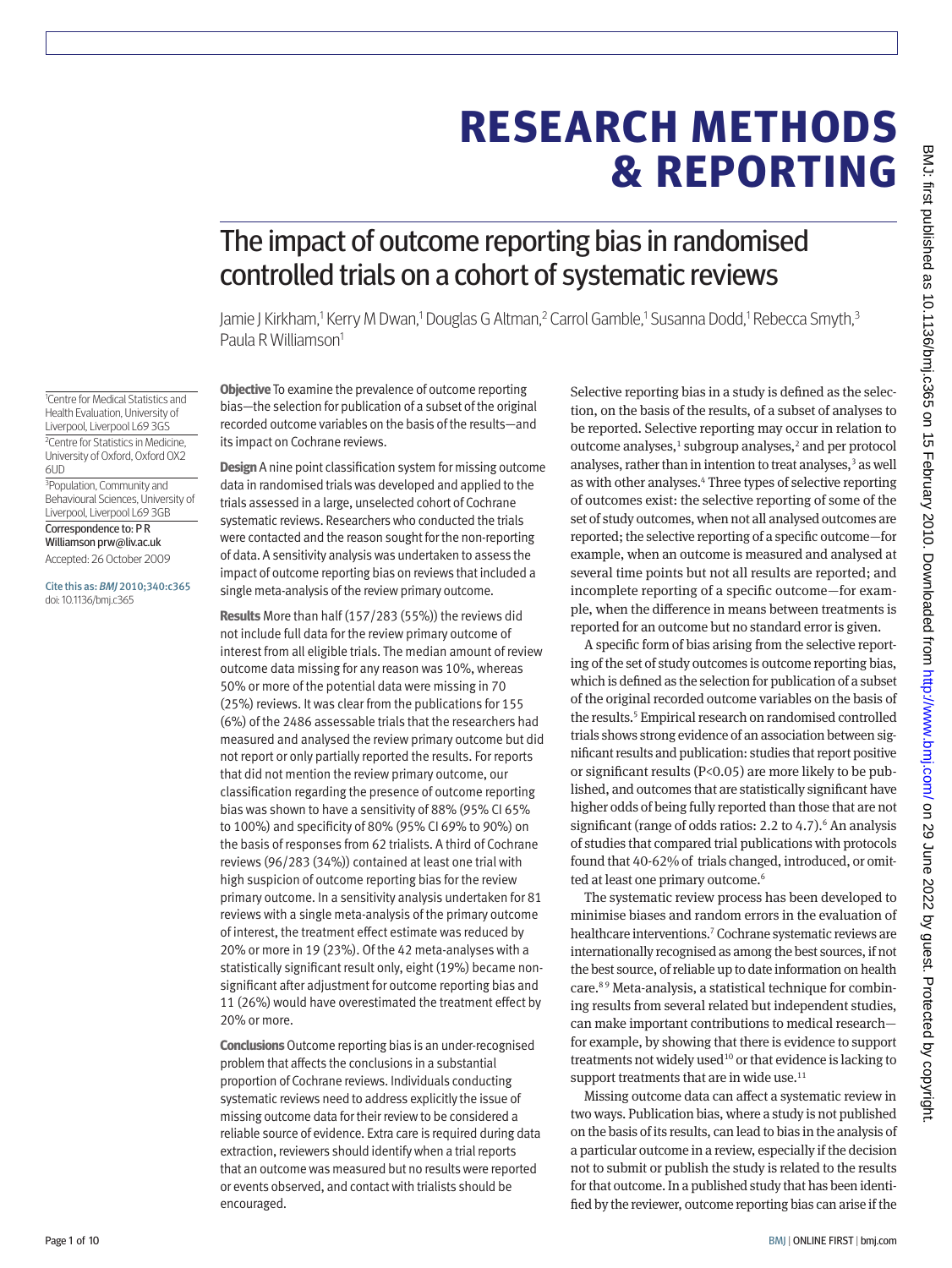#### **Table 1** | Example of a review outcome matrix displaying the information available in trial reports

| <b>Trial ID</b>                     | <b>Review</b><br>primary<br>outcome | <b>Additional outcomes</b><br>(reported in any of the<br>eligible trials)<br>Other review outcomes |                               |                              |                                |                                |
|-------------------------------------|-------------------------------------|----------------------------------------------------------------------------------------------------|-------------------------------|------------------------------|--------------------------------|--------------------------------|
| (author,<br>year of<br>publication) | Live birth rate                     | Chemical<br>pregnancy<br>rate                                                                      | Clinical<br>pregnancy<br>rate | Ectopic<br>pregnancy<br>rate | <b>Birth weight</b><br>of baby | <b>Reason for</b><br>exclusion |
| 12345678.1<br>(Smith, 1999)         | $\Omega$                            | $\times$                                                                                           | $\sqrt{ }$                    | ×                            | $\pmb{\times}$                 |                                |
| 12345678.2<br>(Lowe, 2001)          | $\sqrt{ }$                          | $\Omega$                                                                                           | $\pmb{\times}$                | $\sqrt{ }$                   | $\pmb{\times}$                 |                                |
| 12345678.3<br>(Biggs, 2004)         | $\times$                            | V                                                                                                  | $\sqrt{ }$                    | $\times$                     | $\sqrt{ }$                     |                                |
| $\cdots$                            |                                     |                                                                                                    |                               |                              |                                |                                |
| <b>Excluded trials</b>              |                                     |                                                                                                    |                               |                              |                                |                                |
| 1234578.9<br>(Johns, 2006)          | ×                                   | $\pmb{\times}$                                                                                     | $\pmb{\times}$                | ×                            | $\pmb{\times}$                 | No relevant<br>outcome data    |

… √ Full reporting of results for treatment comparison of interest.

× No reporting of results for treatment comparison of interest.

o Partial reporting of results for treatment comparison of interest.

outcome of interest in the review had been measured and analysed but not reported on the basis of the results.

Little is known about the impact of outcome reporting bias on systematic reviews. One previous study examined a small cohort of nine Cochrane reviews of randomised trials.1 Although outcome reporting bias in the review primary outcome was suspected in several individual randomised trials, the impact of such bias on the conclusions drawn in the meta-analyses was minimal. This study used a very select set of reviews, however, and highlighted the need for a larger study.

In this paper we report the findings of the Outcome Reporting Bias in Trials (ORBIT) study, in which we applied a new classification system for the assessment of selective outcome reporting and evaluated the validity of the tool. We used the classification system to estimate the prevalence of outcome reporting bias and its impact on an unselected cohort of Cochrane reviews. To our knowledge, this is the first systematic empirical study of the impact of outcome reporting bias in randomised controlled trials on the results of systematic reviews.

#### **Methods**

We examined an unselected cohort of new reviews from 50 of the 51 Cochrane collaboration review groups published in three issues of the *Cochrane Library* (Issue 4, 2006, Issue 1, 2007, and Issue 2, 2007). For each review, two investigators (JJK and SD) independently examined the "types of outcome measures" section to determine whether the review specified a single primary outcome. For those reviews where either no primary outcome was detailed or multiple primary outcomes were specified, the lead reviewer was contacted and asked to select a single primary outcome from those listed. When no contact could be established or the reviewer(s) could not define a single primary outcome, two investigators (PRW and SD) independently selected and agreed upon a single primary outcome from those listed.

#### Assessment of systematic reviews

Two investigators (JJK and SD) scrutinised all 33 reviews from Issue 4, 2006 that specified a single primary outcome and agreed on the need for further assessment of all but two reviews. Both disagreements were related to whether the rea-

sons for exclusion were suggestive of outcome reporting bias. Each remaining review was read by one investigator (JJK) to check whether all included trials fully reported the review primary outcome. The reason for exclusion of any trial (in the "characteristics of excluded studies" section) was also checked for any suggestion of potential outcome reporting bias. For example, a trial excluded because there was "no relevant outcome data" required further scrutiny because the relevant outcome might have been measured but not reported. Any uncertainties regarding the excluded studies were referred to PRW.

Reviews that did not identify any randomised controlled trials were not assessed further. Similarly, reviews were not assessed further if no standard definition of the primary outcome exists, because outcome reporting bias assessment in this situation would be impossible. One example is relapse in schizophrenia trials, for which definitions include a change in symptom score and hospital readmission.

# Classification of randomised controlled trials in systematic reviews

For each review, an outcome matrix was constructed showing the reporting of the primary outcome and other outcomes in each trial included, distinguishing full, partial, or no reporting. An example of an outcome matrix is given in table 1. For this example, "live birth" was the review primary outcome. The matrix was completed using the information in the review and revised accordingly in light of any extra information obtained from the trial reports or through contact with the trialists. Outcomes for which the data could be included in a meta-analysis were considered to be fully reported. Such data may have been in the trial report or may have been calculated indirectly from the results. For example, the number of events may have been calculated from the proportion of events and the number of patients in the treatment group, or the standard error of the treatment effect may have been calculated from the estimate of effect and the associated P value.

A classification system was developed to assess the risk of bias when a trial was excluded from a meta-analysis, either because the data for the outcome were not reported or because the data were reported incompletely (for example, just as "not significant"). The system was refined over the initial few months of the study, but if an amendment was made all previous classifications were reviewed and adjusted as appropriate to ensure consistency of application. The categories reflect the stages of assessing whether an outcome was measured, whether an outcome was analysed, and, finally, the nature of the results presented (table 2). The system identifies whether there is evidence that the outcome was measured and analysed but only partially reported (A to D classifications), whether the outcome was measured but not necessarily analysed (E and F), if it is unclear whether the outcome was measured (G and H), or if it is clear the outcome was not measured (I).

For each classification category, an assessment was made of the risk of outcome reporting bias arising from the lack of inclusion of non-significant results. A "high risk" classification was awarded when it was either known or suspected that the results were partially or not reported because the treatment comparison was statistically non-significant (P>0.05).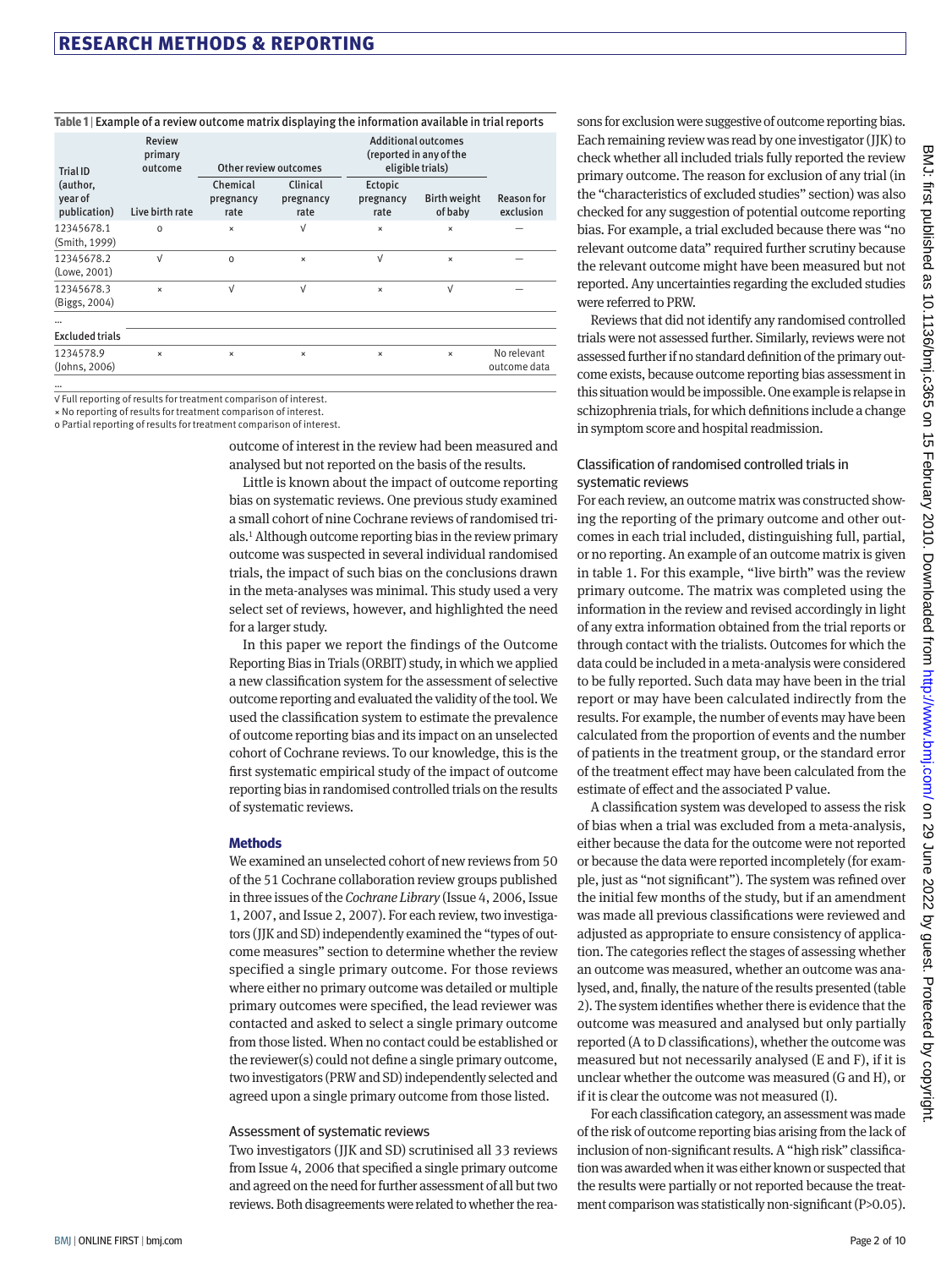**Table 2** | The Outcome Reporting Bias In Trials (ORBIT) study classification system for missing or incomplete outcome reporting in reports of randomised trials

|               | Description                                                                                                                                                                      | Level of<br>reporting | Risk of bias* |
|---------------|----------------------------------------------------------------------------------------------------------------------------------------------------------------------------------|-----------------------|---------------|
|               | Clear that the outcome was measured and analysed                                                                                                                                 |                       |               |
| A             | Trial report states that outcome was analysed but only reports that result<br>was not significant (typically stating P>0.05)                                                     | Partial               | High risk     |
| B             | Trial report states that outcome was analysed but only reports that<br>result was significant (typically stating P<0.05)                                                         | Partial               | No risk       |
| $\mathcal{C}$ | Trial report states that outcome was analysed but insufficient data<br>were presented for the trial to be included in meta-analysis or to be<br>considered to be fully tabulated | Partial               | Low risk      |
| D             | Trial report states that outcome was analysed but no results reported                                                                                                            | None                  | High risk     |
|               | Clear that the outcome was measured                                                                                                                                              |                       |               |
| F             | Clear that outcome was measured but not necessarily analysed.<br>Judgment says likely to have been analysed but not reported because of<br>non-significant results               | None                  | High risk     |
| F             | Clear that outcome was measured but not necessarily analysed.<br>Judgment says unlikely to have been analysed but not reported because<br>of non-significant results             | None                  | Low risk      |
|               | Unclear whether the outcome was measured                                                                                                                                         |                       |               |
| G             | Not mentioned but clinical judgment says likely to have been measured<br>and analysed but not reported on the basis of non-significant results                                   | None                  | High risk     |
| н             | Not mentioned but clinical judgment says unlikely to have been<br>measured at all                                                                                                | None                  | Low risk      |
|               | Clear that the outcome was not measured                                                                                                                                          |                       |               |
|               | Clear that outcome was not measured                                                                                                                                              | <b>NA</b>             | No risk       |
|               | *Rick of bias arising from the lask of inclusion of non-significant results when a trial was evoluded from a meta                                                                |                       |               |

Risk of bias arising from the lack of inclusion of non-significant results when a trial was excluded from a meta analysis or not fully reported in a review because the data were unavailable.

> A "low risk" classification was awarded when it was suspected, but not actually known, that the outcome was either not measured, measured but not analysed, or measured and analysed but either partially reported or not reported for a reason unrelated to the results obtained. A "no risk" classification was reserved for cases where it was known that the outcome was not measured, known that it was measured but not analysed, or known that it was measured and analysed but the reason for partial or no reporting was not because the results were statistically non-significant. For cases where the outcome was measured but not necessarily analysed, judgment was needed as to whether it was likely (E) or unlikely (F) that the measured outcome was analysed and not reported because of non-significant results. When it was unclear whether the outcome was measured, judgment was needed as to whether it was likely that the outcome was measured and analysed but not reported on the basis of non-significant results (G) or unlikely that the outcome was measured at all (H). Trials classified as A/D/E/G, C/F/H, and B/I were assumed to be at high, low, and no risk of outcome reporting bias, respectively, in relation to the review primary outcome. Examples of each of the classifications in the ORBIT study are shown in web table A.

> On the basis of all identified publications for a trial, one investigator (JJK, SD, or KD) and the corresponding review author independently classified any trial that did not report or partially reported results for the review primary outcome (table 2). All trials excluded from the review but selected for assessment were also classified. For each classification, justification for the classification was recorded in prose to supplement the category code, including verbatim quotes from the trial publication whenever possible. The agreed classification, with the justification, was then reviewed by the senior investigator (PRW). Any discrepancies were discussed until a final overall classification was agreed for

each trial and the justification for the classification documented in full. When the corresponding review author and coauthors were unable to assist with our assessments and the clinical area proved to be challenging, help was sought from medical colleagues at the University of Liverpool.

To assess how many reviewers had considered the possibility of outcome reporting bias, we searched the text of included reviews for the words "selective" and "reporting."

# Accuracy of classification

For trials for which it was uncertain whether the review primary outcome had actually been measured and/or analysed (E, F, G, or H classification; table 2), the trialists were contacted via email (address obtained from either the trial report or a search of PubMed or Google) and asked to confirm whether the review primary outcome was measured and analysed. If so, the reason for not reporting the results was requested. Non-responders were contacted a second time if a reply was not received within three weeks. Trialists were not contacted if a reviewer had previously approached them for the relevant information.

Two separate sensitivity and specificity analyses were performed. The first analysis considered only G and H classifications and aimed to determine how good our classification system was at judging whether the primary outcome of interest in the review had been measured when it was not mentioned in the trial report. For this analysis only, we incorporated an extra category of G classification for trials with binary outcomes where we predicted that the outcome was measured but it was not reported because there were no events.

The second analysis compared our classifications with information from the trialists to establish whether we could predict if biased reporting had occurred. Implicitly, E and G classifications suggested that bias was likely because it was either clear or assumed that the outcome had been measured and possible that non-reporting could have been influenced by the non-significance of the result. These classifications were taken to imply bias on the basis of the lack of inclusion of non-significant results. The specificity was calculated taking F and H classifications to indicate no bias. This analysis excluded any studies classified as F that were ongoing because it is difficult to assess bias until a study is completed. Confidence intervals for sensitivity and specificity estimates were calculated using standard formulae.12

# Amount and impact of missing trial data

The amount of missing data per review was calculated, firstly on the basis of trials that omitted data for any reason and secondly only using those trials where data omission was suspected on the basis of the results (that is, outcome reporting bias was suspected). The maximum bias bound approach was used in a sensitivity analysis $1314$  to estimate the impact of outcome reporting bias on the review meta-analysis. This approach calculates an upper bound for the bias resulting from the number of eligible studies suspected of outcome reporting bias, and assumes that on average smaller studies (lower precision) will have a higher probability of not reporting the outcome of interest than larger studies (higher precision). This method was applied only to reviews that had a single meta-analysis of the review primary outcome, because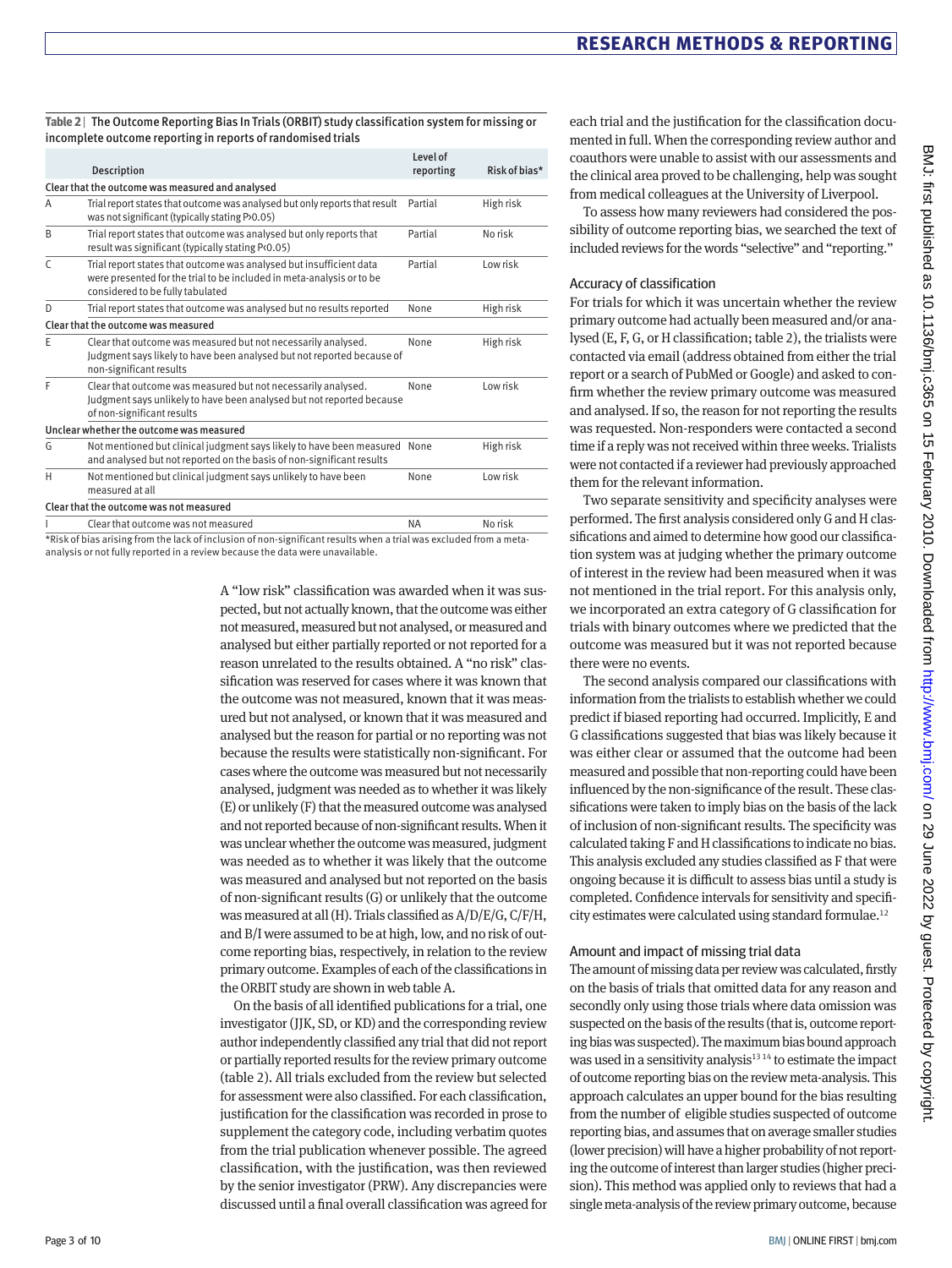

**Fig 1** | Flow diagram for Outcome Reporting Bias In Trials (ORBIT) study

if there were multiple meta-analyses it would be difficult to ascertain to which analyses the trial with suspected outcome reporting bias would relate without discussion with a clinical expert. The impact was not assessed for trials with H or I classifications, where it was suggested that the review primary outcome had not been measured, or G classifications where the explanation was that there were no events. The impact was assessed both in terms of the percentage change in the treatment effect estimate and the change in the statistical significance of the treatment effect estimate after adjustment.

# **Results**

#### Assessments of systematic reviews

The *Cochrane Library* published 309 new reviews in Issue 4, 2006, Issue 1, 2007, and Issue 2, 2007 (fig 1). We excluded 12 reviews by the Cochrane Methodology Review Group. Single primary outcomes were specified in 103 reviews, whereas lead reviewers or co-reviewers were asked to select a single primary outcome for the remaining 194 reviews. In 173 cases reviewers were willing to do



**Fig 2** | Assessment of randomised controlled trials within reviews

so, with 127 (73%) choosing the first outcome listed. For the remaining 21 reviews a single primary outcome was selected by the research team (PRW and SD). On further scrutiny, however, 14 reviews were excluded because the review primary outcome was not well defined.

Among the remaining 283 reviews, the median number of reviews from an individual Cochrane review group was five (range 1 to 21, interquartile range (IQR) 2 to 7). The five groups with most reviews were the hepato-biliary group (21 reviews), the pregnancy and childbirth group (18), the neonatal group (14), the oral health group (13), and the menstrual disorders and subfertility group (12). The median number of randomised controlled trials per review was five (range 0 to 134, IQR 2 to 10).

A total of 126 reviews did not require further assessment: 38 did not identify any randomised controlled trials and 88 fully reported the primary outcome for all eligible trials. This left 157 reviews requiring further assessment—that is, 55% (157/283) of reviews did not include full data on the primary outcome of interest from all eligible trials.

By text searching for the words "selective" and "reporting," 20 (7%) of the 283 reviews assessed were found to have mentioned outcome reporting bias, the proportion being similar in reviews requiring and those not requiring further assessment.

# Full reporting of review primary outcomes in trials

Figure 2 shows a flow diagram for the assessment of the 2562 trials included in the study cohort of 283 systematic reviews. Seventy-six trial reports could not be assessed because the articles were not in English. Seventy-one per cent (1774/2486) of the remaining trials fully reported the review primary outcome in the trial report.

Table 3 provides information on 177 trial reports that gave full data on the primary outcome of interest that was not included in the review. For 59 trials, the data were not included in the review for a reason unrelated to outcome reporting bias. For 118 trials (7% of the 1774 trials that fully reported the review primary outcome), the review primary outcome data were fully reported in the publication but were not included in the review. Information on missed outcome data was fed back to the reviewers for inclusion in a review update.

# Classification of trials

For 788 (31%) of the 2562 trials included in our study, the review primary outcome was either partially reported or not reported (fig 2). Seventy-six trial reports could not be assessed because the articles were not in English, leaving 2486 assessable trials and 712 trial reports requiring a classification (545 included in reviews and 167 excluded from reviews). Table 4 shows the classification of these 712 trials.

For 155 (6%) of the 2486 assessable trials, it was clear that the review primary outcome was measured and analysed (A, B, C, or D classification), but partial reporting meant the data could not be included in a meta-analysis. Trials classified as C were grouped according to the nature of the missing data (web table B).

A total of 359 (50%) of the 712 trials with missing data were under high suspicion for outcome reporting bias (A, D, E, or G classification; table 4). The prevalence of reviews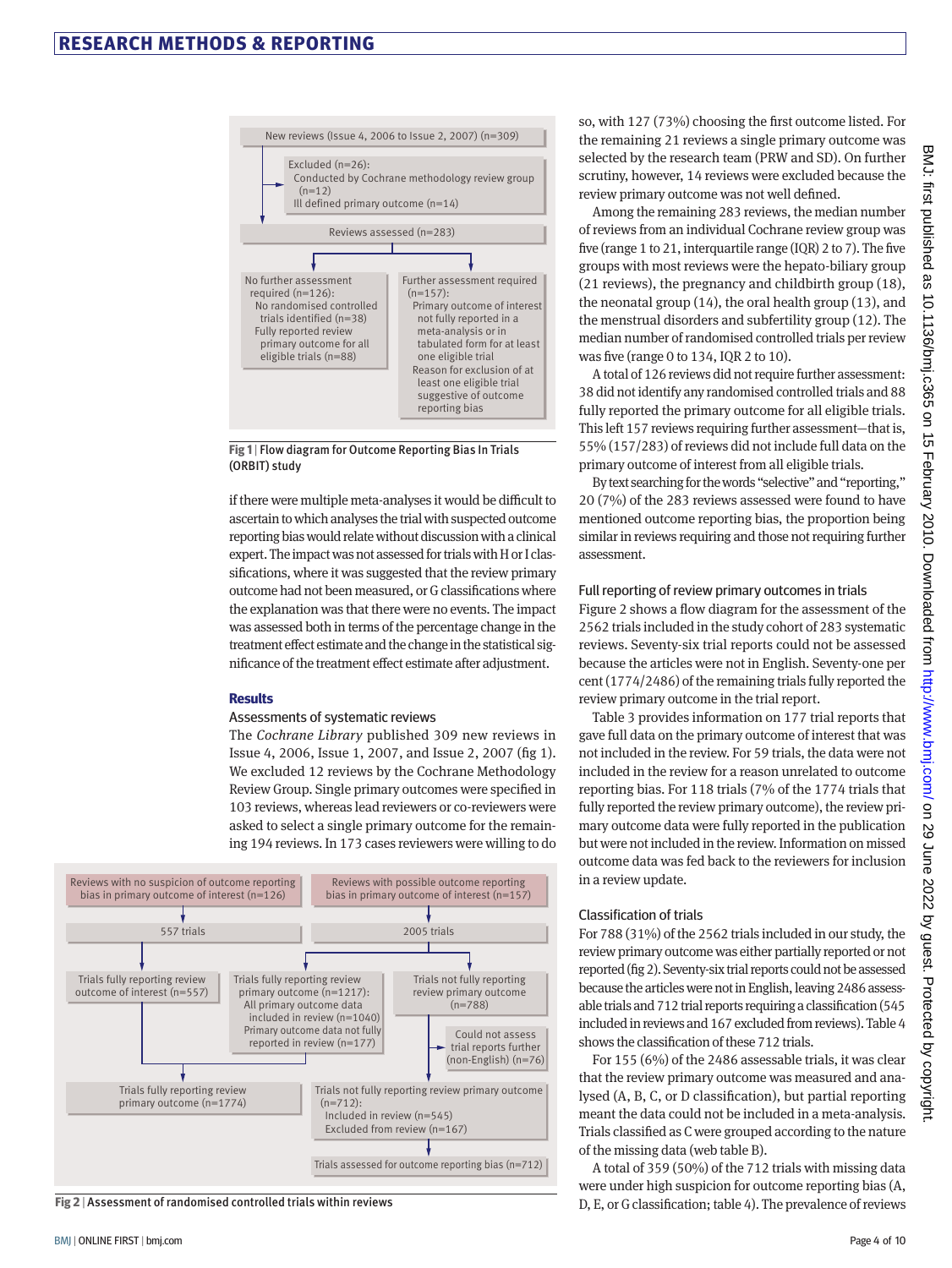|                                           | Table $3 \mid$ Reasons for omission of data from trials fully reporting review primary outcome ( $n=177$ )                                                                                                                                                                                                                                                                                                                                                                                                                                                                                                                                                                                                       |                  |
|-------------------------------------------|------------------------------------------------------------------------------------------------------------------------------------------------------------------------------------------------------------------------------------------------------------------------------------------------------------------------------------------------------------------------------------------------------------------------------------------------------------------------------------------------------------------------------------------------------------------------------------------------------------------------------------------------------------------------------------------------------------------|------------------|
|                                           | Reason                                                                                                                                                                                                                                                                                                                                                                                                                                                                                                                                                                                                                                                                                                           | Number of trials |
|                                           | Data not included in review for a reason unrelated to outcome reporting bias $(n=59)$                                                                                                                                                                                                                                                                                                                                                                                                                                                                                                                                                                                                                            |                  |
|                                           | Invalid measurement scales In some reviews only certain validated measurement scales were allowed. Cases in which the primary outcome was deemed to be fully reported<br>using a non-validated scale and there was no apparent evidence of outcome reporting bias were accepted as full reporting.                                                                                                                                                                                                                                                                                                                                                                                                               | 4                |
| Poor reporting of time to<br>event data   | For inclusion in a time to event meta-analysis, the log hazard ratio and a measure of its variance is required. Although this information was not<br>reported in these trials, enough information was reported to rule out outcome reporting bias.<br>a. Review tabulates median time to event (no meta-analysis considered), whereas trials fully report the number of events as a binary outcome in<br>each treatment arm (n=19)<br>b. Review reports the number of events in a binary outcome meta-analysis, whereas the trials report the median time to event, Kaplan-Meier<br>plot, and significance of the difference in survival curves for each treatment arm using $log rank test (n=12)$              | 31               |
| <b>Quality issues</b>                     | The review primary outcome was fully reported in the trial report but the results were not included in the review owing to methodological<br>shortcomings (for example, the trial was a crossover trial with no washout period). This was acceptable as full reporting if the primary outcome<br>data were fully reported and the reasons for these shortcomings were discussed by the reviewer. These methodological shortcomings were<br>considered to be quality issues not related to outcome reporting bias.                                                                                                                                                                                                | 24               |
|                                           | Data not included in review despite being fully reported in trial (n=118)                                                                                                                                                                                                                                                                                                                                                                                                                                                                                                                                                                                                                                        |                  |
| Not fully reported in the<br>review text* | The results were fully reported in the trial report but only partially reported in the review text (no meta-analysis undertaken).<br>a. Review reported the P values only $(n=19)$<br>b. Review reported the magnitude of treatment effect (group means or medians, or difference in means) but with no measure of precision or<br>variability (confidence interval, standard deviation, or standard error for means; interquartile or other range for medians; n=7)<br>c. Review reported the number of participants with the event for each group (or percentages) but did not give sample sizes for the denominators<br>$(n=2)$<br>d. Review reported the results from the main intervention arm only $(n=1)$ | 29               |
| No event*                                 | The primary outcome was not observed in any patient throughout the trial, which was mentioned in the trial report but not in the review.                                                                                                                                                                                                                                                                                                                                                                                                                                                                                                                                                                         | 31               |
| No results reported in<br>review*         | The results were fully reported in the trial report but nothing was reported in the review.<br>a. The outcome data were missed during data extraction (perhaps reported in a supplementary article rather than the main publication; $n=42$ )<br>b. The outcome data were available but extraction was not straightforward—that is, perhaps some calculation was involved before the data were<br>in a suitable format for inclusion in a review meta-analysis $(n=8)$<br>c. Trial reported results from a non-parametric analysis and review included only parametric results for use in a meta-analysis ( $n=8$ )                                                                                              | 58               |

\* This information was forwarded to the reviewer.

|                | Table 4   Trials assessed for outcome reporting bias ( $n=712$ ) |                     |                            |
|----------------|------------------------------------------------------------------|---------------------|----------------------------|
| Classification | Number of fully published trials                                 | Number of abstracts | Total number of trials (%) |
| Α              | 23                                                               |                     | 30(4)                      |
| B              |                                                                  | 6                   | 8(1)                       |
|                | 113                                                              | 4                   | 117(16)                    |
| D              | 0                                                                | 0                   | 0(0)                       |
| F              | 113                                                              | 9                   | 122(17)                    |
|                | 24                                                               | 9                   | 33(5)                      |
| G              | 192                                                              | 15                  | 207(29)                    |
| Н              | 148                                                              | 28                  | 176(25)                    |
|                | 15                                                               | 4                   | 19(3)                      |
| <b>Total</b>   | 630                                                              | 82                  | 712                        |

**Table 5** |Accuracy of judgment as to whether the review primary outcome was measured (G or H classification)

|            |                                                  |                                | Information from trialist      |                                    |       |
|------------|--------------------------------------------------|--------------------------------|--------------------------------|------------------------------------|-------|
|            |                                                  |                                | Primary<br>outcome<br>measured | Primary<br>outcome not<br>measured | Total |
| ORBIT      | Primary outcome G classification<br>measured     |                                | 4                              | $7*$                               | 11    |
| assessment |                                                  | G classification<br>(no event) | 19                             | $\mathbf 0$                        | 19    |
|            |                                                  | Total                          | 23                             |                                    | 30    |
|            | Primary outcome H classification<br>not measured |                                | $2*$                           | 23                                 | 25    |
| Total      |                                                  |                                | 25                             | 30                                 | 55    |

\*Reasons for these disagreements are given in table 6.

containing at least one trial with high outcome reporting bias suspicion was 34% (96/283).

# Accuracy of classification

Information on whether the outcome of interest was measured and analysed was lacking in 538 trial reports (E, F, G, or H classification). We found the email addresses of 167 (31%) authors and contacted these individuals. Responses were received from 65 authors (39%): 26% (9/34) of authors whose trial had an E classification; 33% (1/3) who got an F classification; 42% (30/71) who got a G classification; and 42% (25/59) of individuals from trials with an H classification.

To determine whether the outcome of interest was measured or not, we compared our assessments against the trialists' information for 55 trials for which the outcome had not been mentioned in the trial report (G or H classification). The sensitivity for predicting that the outcome had been measured was 92% (23/25, 95% CI 81% to 100%), whereas the specificity for predicting that the outcome had not been measured was 77% (23/30, 95% CI 62% to 92%; table 5). Details of the nine incorrect classifications are provided in table 6.

To measure our judgment on whether outcome reporting bias occurred or not, we compared our assessments against the trialists' information for 62 trials for which the outcome was either clearly measured but not necessarily analysed (E and F classification) or had not been mentioned in the trial report (G or H classification). Three ongoing studies were excluded from this analysis. The sensitivity of our classification system for detecting bias was calculated to be 88% (7/8, 95% CI 65% to 100%), whereas the specificity was 80% (43/54, 95% CI 69% to 90%; table 7).

# Amount and impact of missing trial data

The median amount of review primary outcome data missing from trials for any reason was 10%. For the 96 reviews that included at least one trial with a high suspicion of outcome reporting bias, the median amount of missing data was 43%.

Of the 283 reviews in our study cohort, 81 included a single meta-analysis of the review primary outcome and were included in the assessment of the impact of outcome reporting bias on the review meta-analysis. Table 8 lists the reasons for excluding reviews from the assessment of impact.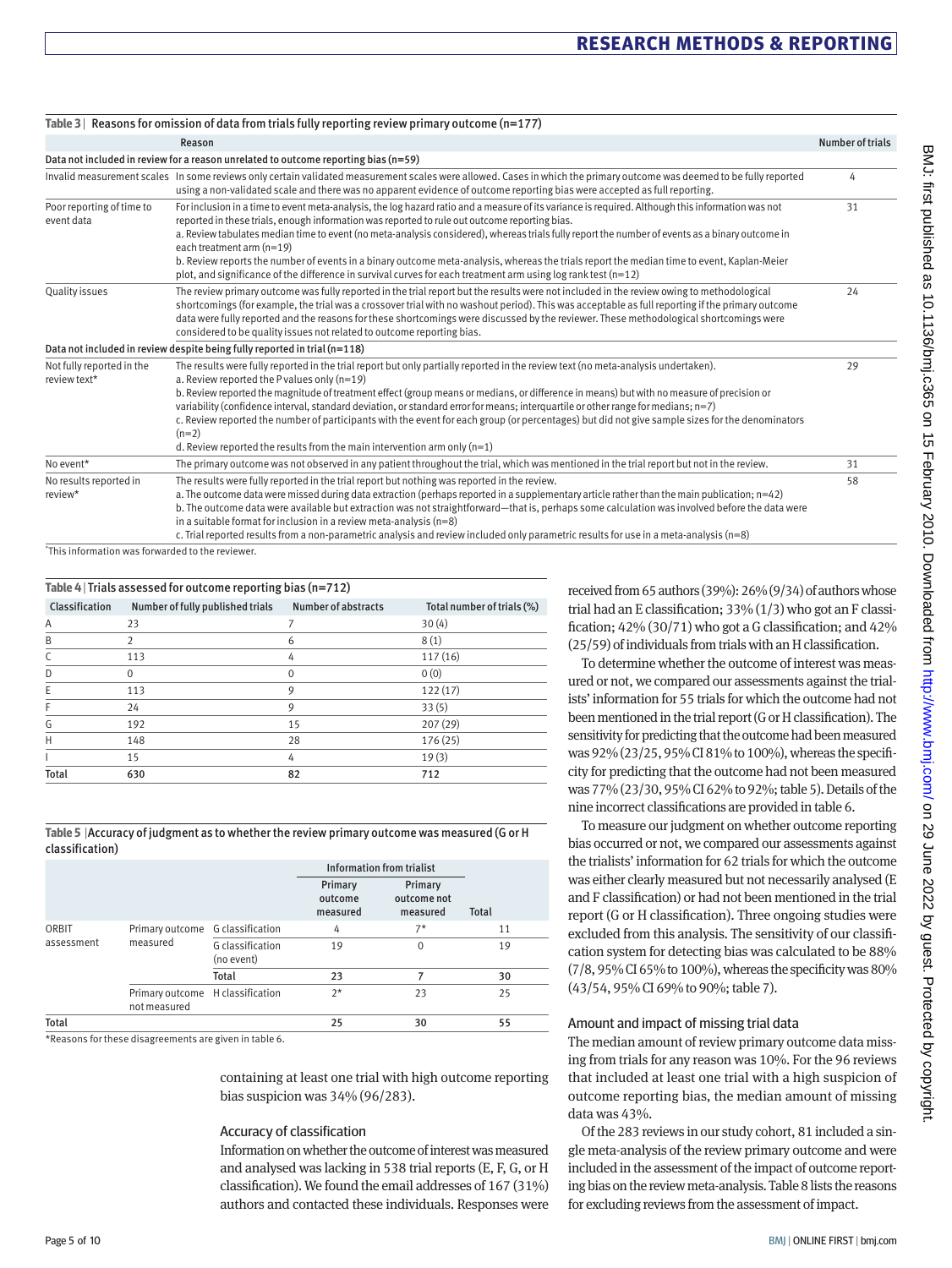| <b>UNDIT SLUUY</b><br>classification | Primary outcome of interest Information from trialist |                                                                                                                                                                                                                                                                                                                                                                                                                                              | <b>Reason for incorrect classification</b>                                                                                                                                                                                                                                                                                                                                                                                                                                                          |
|--------------------------------------|-------------------------------------------------------|----------------------------------------------------------------------------------------------------------------------------------------------------------------------------------------------------------------------------------------------------------------------------------------------------------------------------------------------------------------------------------------------------------------------------------------------|-----------------------------------------------------------------------------------------------------------------------------------------------------------------------------------------------------------------------------------------------------------------------------------------------------------------------------------------------------------------------------------------------------------------------------------------------------------------------------------------------------|
| Likely to have been measured         |                                                       |                                                                                                                                                                                                                                                                                                                                                                                                                                              |                                                                                                                                                                                                                                                                                                                                                                                                                                                                                                     |
| G                                    | Cause specific survival                               | Data were not reported on this outcome, only on overall<br>survival                                                                                                                                                                                                                                                                                                                                                                          | We thought it possible that the cause of death would have been recorded if it was<br>breast cancer, which patients in the trial had been diagnosed with                                                                                                                                                                                                                                                                                                                                             |
| G                                    | Cognitive development                                 | No data on cognitive development, only evaluated<br>motor development                                                                                                                                                                                                                                                                                                                                                                        | A number of trials in this review reported on both cognitive development and motor<br>development                                                                                                                                                                                                                                                                                                                                                                                                   |
| G                                    | Bone fractures*                                       | Bone fractures not measured, only bone mineral<br>density                                                                                                                                                                                                                                                                                                                                                                                    | Although "bone fractures" is a long term outcome, one short term trial included in the<br>review reported no bone fractures. It was thought that all similar trials would have the<br>ability to detect a bone fracture even though it is unlikely that an event occurred. There<br>is also lack of consensus between experts in this field on whether it is plausible to<br>accurately detect bone fractures using the technology used in these trials                                             |
| G                                    | Pain response to<br>bisphosphonates                   | Pain was only looked at through analgesic<br>consumption but was not measured using the visual<br>analogue scale required for review                                                                                                                                                                                                                                                                                                         | It was clear that pain was an outcome domain of interest in this trial, and most other<br>included trials reported pain using a visual analogue scale scale                                                                                                                                                                                                                                                                                                                                         |
| G                                    | Improvement in nerve<br>function                      | This outcome was not measured. The trial assessed<br>function using only a clinician's judgment, as would<br>happen in clinical practice. Changes in skin, motor,<br>sensory, and autonomic function are complex to<br>measure, and reliability of measurement varies.<br>It is difficult to determine what changes would be<br>considered clinically significant to individual patients,<br>so the study was not based on such measurements | It was clear that nerve function was an outcome domain of interest in this trial. We<br>thought that since the other two trials included in this review reported on this outcome<br>by using validated sensory and muscle testing scores, then this outcome would have<br>also been measured in this trial in addition to the clinical assessments. There is lack<br>of consensus between clinical experts on the validity and reliability of using validated<br>test scores in this clinical field |
| Not likely to have been measured     |                                                       |                                                                                                                                                                                                                                                                                                                                                                                                                                              |                                                                                                                                                                                                                                                                                                                                                                                                                                                                                                     |
| Н                                    | Mean weekly alcohol<br>consumption                    | Mean weekly alcohol consumption was measured in<br>the original study, but the primary results paper had not<br>been written at the time of the early publication cited in<br>the review. Results still not published                                                                                                                                                                                                                        | This study was excluded because no prespecified outcomes were mentioned. The trial<br>report included in the review looked only at healthcare utilisation and did not report<br>any outcome data that suggested that the review primary outcome would have been<br>measured                                                                                                                                                                                                                         |
| Н                                    | Live birth rate                                       | Data were collected on live birth rate but were not<br>complete at time of publication. All pregnancies<br>resulted in a live birth. Result still not published but<br>data now analysed (P>0.05)                                                                                                                                                                                                                                            | The primary end point for this trial was the number of clinical pregnancies diagnosed<br>at 12 weeks' gestation. On the basis of the studies included in this review, it seems<br>that trials in this area often do not follow-up to birth                                                                                                                                                                                                                                                          |

#### **Table 6** | Reasons for incorrect judgment as to whether the outcome of interest was measured in a trial (G or H classification) ORBIT study

\*This reason applied to three separate trials within the same review.

# **Table 7** |Accuracy of judgment as to whether outcome reporting bias occurred (E, F, G, or H classification)

|                  |           | Information from trialist |                 |       |
|------------------|-----------|---------------------------|-----------------|-------|
|                  |           | <b>Bias</b>               | No bias         | Total |
| ORBIT assessment | High risk | $7(4* + 3+)$              | $11(7+4)$       | 18    |
|                  | Low risk  | 11                        | $43(24***+19†)$ | 44    |
| <b>Total</b>     |           |                           | 54              | 62    |
| $\cdots$         |           | .                         | $\sim$          |       |

\*Review primary outcome measured but not analysed owing to small number of events. †Review primary outcome measured and analysed but result not significant (P>0.05; one case), or result analysed but trialist would not share significance of result until article published (two cases).

‡Review primary outcome not measured (all incorrectly predicted—see all G classifications, table 6). §Review primary outcome measured but not analysed because it was not a specific end point in the trial (one case), was measured in a small subset of patients in one treatment arm but not analysed (one case), or was analysed but favoured intervention (P<0.05; two cases).

¶See "Live birth rate" example, table 6. \*\*Review primary outcome not measured.

††Review primary outcome measured but no events recorded.

|  |  |  |  | Table $8\, \,$ Reasons for excluding reviews from the assessment of impact |
|--|--|--|--|----------------------------------------------------------------------------|
|--|--|--|--|----------------------------------------------------------------------------|

| Reason                                                                                                                  | Number of reviews |
|-------------------------------------------------------------------------------------------------------------------------|-------------------|
| Total number of reviews identified                                                                                      | 309               |
| <b>Preliminary exclusions</b>                                                                                           |                   |
| Study by Cochrane methods group                                                                                         | 12                |
| Primary outcome not well defined                                                                                        | 14                |
| Total number reviews included in the study                                                                              | 283               |
| Exclusions from assessment of impact                                                                                    |                   |
| Review identified no randomised controlled trials                                                                       | 38                |
| Language restrictions                                                                                                   | $\overline{2}$    |
| No meta-analysis                                                                                                        | 45                |
| Primary outcome measured in different ways (for example, weight might have been<br>reported as BMI or change in weight) | 20                |
| Longitudinal study                                                                                                      | 15                |
| Studies not combined owing to clinical heterogeneity                                                                    | 4                 |
| Review included several meta-analyses (owing to different intervention comparisons)                                     | 78                |
| Total number of reviews included in assessment of impact                                                                | 81                |

A total of 52 of the 81 reviews included in the assessment of impact included at least one trial that had a high suspicion of outcome reporting bias. In 27 of these 52 reviews, no sensitivity analysis was undertaken because classifications for all trials with missing data suggested that the review primary outcome seemed not to have been measured or it was suspected that there were no events (H and some G classifications, respectively; 17 reviews), or the reviewer or review text suggested that the missing studies would not have been combined with the other trials in the meta-analysis for reasons not related to outcome reporting bias (10 reviews). For the other 25 reviews that could be assessed, the maximum bias bound sensitivity analysis indicated that the statistically significant conclusions of eight of these reviews were not robust to outcome reporting bias—that is, the treatment effect estimate changed from a significant result favouring treatment (95% confidence interval excludes the null value) to a non-significant result (reviews one to eight; table 9). In a further eight analyses, the result was robust to outcome reporting bias that is, the result for the adjusted pooled estimate was also statistically significant (P<0.05). The remaining nine analyses had non-significant treatment effect estimates for which the application of the sensitivity analysis produced no substantial change in three analyses and a change from favouring one group to moving the effect estimate closer to the null value of no difference in treatment effect in six analyses. For all the 25 reviews assessed, the median percentage change in the treatment effect estimates after the adjustment based on the maximum bias bound was 39% (IQR 18% to 67%).

Our sensitivity analysis indicates that of the 81 reviews where there was a single meta-analysis of the review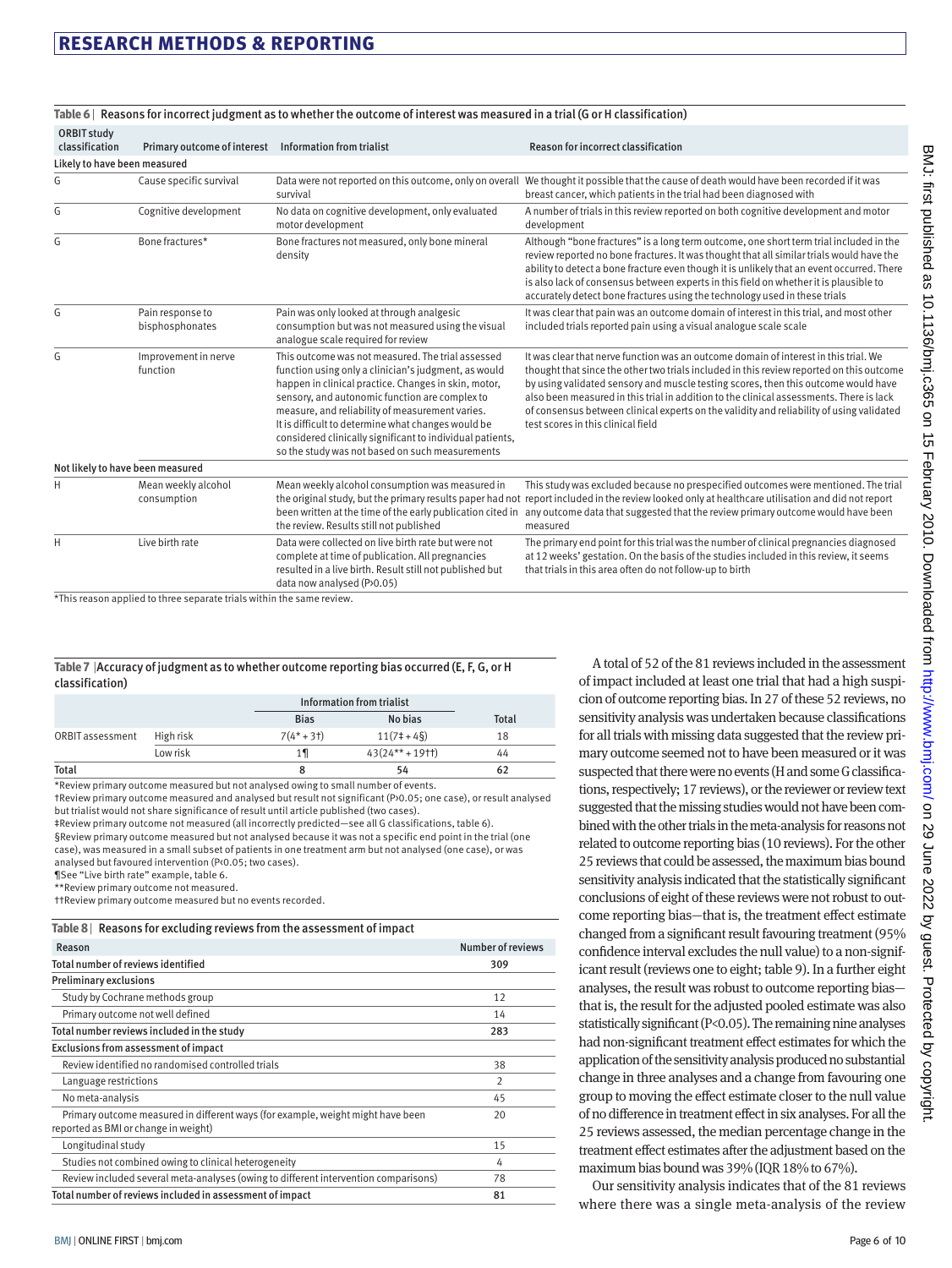| <b>Review</b>  | Intervention*                              | Number of trials with<br>results fully reported in<br>meta-analysis (n) | Number of eligible trials<br>missing from meta-analysis<br>and suspected of outcome<br>reporting bias (m) | Proportion<br>of missing<br>data $(\%)$ t | Original pooled<br>estimate (95%<br>confidence interval) | Conclusion                    | <b>Adjusted pooled</b><br>estimate (95%<br>confidence<br>interval)‡ | Change in<br>estimate<br>$(\%)$ |
|----------------|--------------------------------------------|-------------------------------------------------------------------------|-----------------------------------------------------------------------------------------------------------|-------------------------------------------|----------------------------------------------------------|-------------------------------|---------------------------------------------------------------------|---------------------------------|
| $\mathbf{1}$   | Active treatment v<br>placebo/nothing      | 6                                                                       | 3                                                                                                         | 45                                        | HR 0.57 (0.39 to 0.82)                                   | Favours active<br>treatment   | HR 0.73 (0.51 to<br>$1.06$ )§                                       | 37                              |
| $\overline{2}$ | Active treatment v<br>placebo/nothing      | 4                                                                       | $\overline{4}$                                                                                            | 11                                        | RR 0.49 (0.26 to 0.90)                                   | Favours active<br>treatment   | RR 0.79 (0.42 1.46) §                                               | 59                              |
| 3              | Active treatment v<br>placebo/nothing      | 3                                                                       | $\overline{3}$                                                                                            | 81                                        | WMD 0.39 (0.11 to 0.67)                                  | Favours active<br>treatment   | WMD 0.21 (-0.07 to<br>$0.49$ §                                      | 46                              |
| 4              | Active treatment v<br>placebo/nothing      | $\overline{4}$                                                          | $\overline{2}$                                                                                            | 20                                        | SMD 0.66 (0.20 to 1.12)                                  | Favours active<br>treatment   | SMD 0.41 (-0.05 to<br>$0.88$ )§                                     | 38                              |
| 5              | Active treatment v<br>placebo/nothing      | 9                                                                       | 4                                                                                                         | 10                                        | RR 0.49 (0.32 to 0.74)                                   | Favours active<br>treatment   | RR 0.67 (0.45 to<br>$1.02$ )§                                       | 35                              |
| 6              | Active treatment 1 v<br>active treatment 2 | 29                                                                      | 9                                                                                                         | 18                                        | RD-0.04 (-0.07 to<br>$-0.01$                             | Favours active<br>treatment 1 | RD-0.02 (-0.05 to<br>$0.01$ )§                                      | 50                              |
| $\overline{7}$ | Active treatment 1 v<br>active treatment 2 | 5                                                                       | $\mathbf{1}$                                                                                              | $\overline{7}$                            | RR 0.27 (0.09 to 0.81)                                   | Favours active<br>treatment 2 | RR 0.38 (0.13 to<br>$1.12$ ) §                                      | 15                              |
| 8              | Active treatment v<br>placebo/nothing      | 14                                                                      | $\mathbf{1}$                                                                                              | 3                                         | RR 0.31 (0.11 to 0.91)**                                 | Favours active<br>treatment   | RR 0.39 (0.13 to<br>$1.12$ ) §                                      | 12                              |
| 9              | Active treatment v<br>placebo/nothing      | $1\,$                                                                   | 4                                                                                                         | 78                                        | WMD 1.09 (0.48 to 1.70)                                  | Favours active<br>treatment   | WMD 0.66 (0.05 to<br>1.27)                                          | 39                              |
| 10             | Active treatment v<br>placebo/nothing      | $\overline{2}$                                                          | $\mathbf{1}$                                                                                              | 30                                        | WMD 0.42 (0.14 to 0.69)                                  | Favours active<br>treatment   | WMD 0.31 (0.03 to<br>0.58)                                          | 26                              |
| 11             | Active treatment 1 v<br>active treatment 2 | $1\,$                                                                   | 9                                                                                                         | 81                                        | RR 0.55 (0.40 to 0.76)                                   | Favours active<br>treatment 1 | RR 0.63 (0.46 to<br>0.87)                                           | 18                              |
| 12             | Active treatment 1 v<br>active treatment 2 | 21                                                                      | $\mathbf{1}$                                                                                              | $\overline{2}$                            | OR 0.24 (0.18 to 0.30)                                   | Favours active<br>treatment 1 | OR 0.25 (0.19 to<br>0.32)                                           | $\mathbf{1}$                    |
| 13             | Active treatment 1 v<br>active treatment 2 | $\overline{4}$                                                          | $\mathbf{1}$                                                                                              | 18                                        | RD-0.17 (-0.24 to<br>$-0.10$                             | Favours active<br>treatment 1 | RD-0.09 (-0.21 to<br>$-0.07$ )                                      | 47                              |
| 14             | Active treatment v<br>placebo/nothing      | 34                                                                      | 16                                                                                                        | 50                                        | WMD $-1.27$ ( $-1.58$ to<br>$-0.97$                      | Favours active<br>treatment   | WMD-0.79 $(-1.10$<br>$to -0.49$                                     | 38                              |
| 15             | Active treatment v<br>placebo/nothing      | 13                                                                      | $\overline{3}$                                                                                            | 11                                        | RR 0.62 (0.52 to 0.75)                                   | Favours active<br>treatment   | RR 0.69 (0.58 to<br>0.83)                                           | 18                              |
| 16             | Active treatment v<br>placebo/nothing      | 9                                                                       | $\overline{3}$                                                                                            | 44                                        | WMD 3.70 (-1.19 to<br>8.60)                              | Favours active<br>treatment   | WMD 0.69 (-4.20<br>to 5.59)                                         | 81                              |
| 17             | Active treatment v<br>placebo/nothing      | 13                                                                      | 3                                                                                                         | 19                                        | SMD-0.87 (-1.37 to<br>$-0.36$                            | Favours active<br>treatment   | $SMD -0.57(-1.08)$<br>$to -0.06$                                    | 34                              |
| 18             | Active treatment 1 v<br>active treatment 2 | 13                                                                      | $\overline{2}$                                                                                            | 8                                         | RR 0.85 (0.68 to 1.07)                                   | Favours active<br>treatment 1 | RR 0.93 (0.73 to<br>1.17)                                           | 53                              |
| 19             | Active treatment v<br>placebo/nothing      | $\overline{2}$                                                          | $\mathbf{1}$                                                                                              | 66                                        | Peto's OR 1.51 (0.79<br>to 2.87)                         | Favours active<br>treatment   | Peto's OR 1.17 (0.61<br>to 2.23)                                    | 67                              |
| 20             | Active treatment 1 v<br>active treatment 2 | 9                                                                       | $\overline{2}$                                                                                            | 17                                        | RR 0.77 (0.48 to 1.22)                                   | Favours active<br>treatment 1 | RR 0.99 (0.62 to<br>1.57)                                           | 96                              |
| 21             | Active treatment v<br>placebo/nothing      | $\overline{2}$                                                          | $\mathbf{1}$                                                                                              | 67                                        | WMD 0.38 (-0.39 to<br>$1.15)$ §                          | Favours placebo/<br>nothing   | WMD 0.08 (-0.69<br>to 0.85)                                         | 79                              |
| 22             | Active treatment 1 v<br>active treatment 2 | $1\,$                                                                   | $\mathbf{1}$                                                                                              | 18                                        | RR 1.13 (0.85 to 1.49)                                   | Favours active<br>treatment 2 | RR 1.01 (0.76 to<br>1.33)                                           | 92                              |
| 23             | Active treatment v<br>placebo/nothing      | $\mathbf{3}$                                                            | $1\,$                                                                                                     | 50                                        | RR 1.15 (0.80 to 1.65)                                   | Favours placebo/<br>nothing   | RR 1.00 (0.70 to<br>1.44)                                           | 100                             |
| 24             | Active treatment 1 v<br>active treatment 2 | 13                                                                      | $\mathbf{1}$                                                                                              | $\mathbf{1}$                              | $RD - 0.03 (-0.1 to 0.03)$                               | Favours active<br>treatment 1 | RD-0.01 (-0.08 to<br>0.05)                                          | 67                              |
| 25             | Active treatment v<br>placebo/nothing      | $\overline{4}$                                                          | $\,1\,$                                                                                                   | 20                                        | OR 1.12 (0.72 to 1.73)                                   | Favours placebo/<br>nothing   | OR 0.98 (0.64 to<br>1.52)                                           | 13                              |

\*"Placebo/nothing" implies that the intervention was given as an add on therapy—that is, patients in both arms received standard care.

†Calculated as participants in trials missing from meta-analysis and suspected of outcome reporting bias divided by participants in trials missing from meta-analysis and suspected of outcome reporting bias plus participants in trials with results fully reported.

‡The maximum bias bound was calculated and then added to or subtracted from the original pooled estimate to move it closer towards the null.

§Indicates loss of significance.

¶Calculated as (0.73−0.57)/(1−0.57).

\*\*Subtotals not combined in review; subtotals combined here for this analysis.

Abbreviations: HR, hazard ratio; OR, odds ratio; RD, risk difference; RR, relative risk; SMD, standardised mean difference; WMD, weighted mean difference.

primary outcome, the significance of the results was not robust to outcome reporting bias in eight (10%) cases and the treatment effect estimate was reduced by more than 20% in 19 (23%) reviews. If only the 42 meta-analyses with a statistically significant result are considered, however, then eight (19%) become non-significant after adjustment for outcome reporting bias and 11 (26%) overestimated the treatment effect estimate by 20% or more.

#### **Discussion**

Outcome reporting bias was suspected in at least one randomised controlled trial in more than a third of the systematic reviews we examined (35%), which is substantially higher than the number of reviews in which a reference to the potential for outcome reporting bias was found (7%), thus demonstrating under-recognition of the problem. We have also shown through sensitivity analysis that outcome report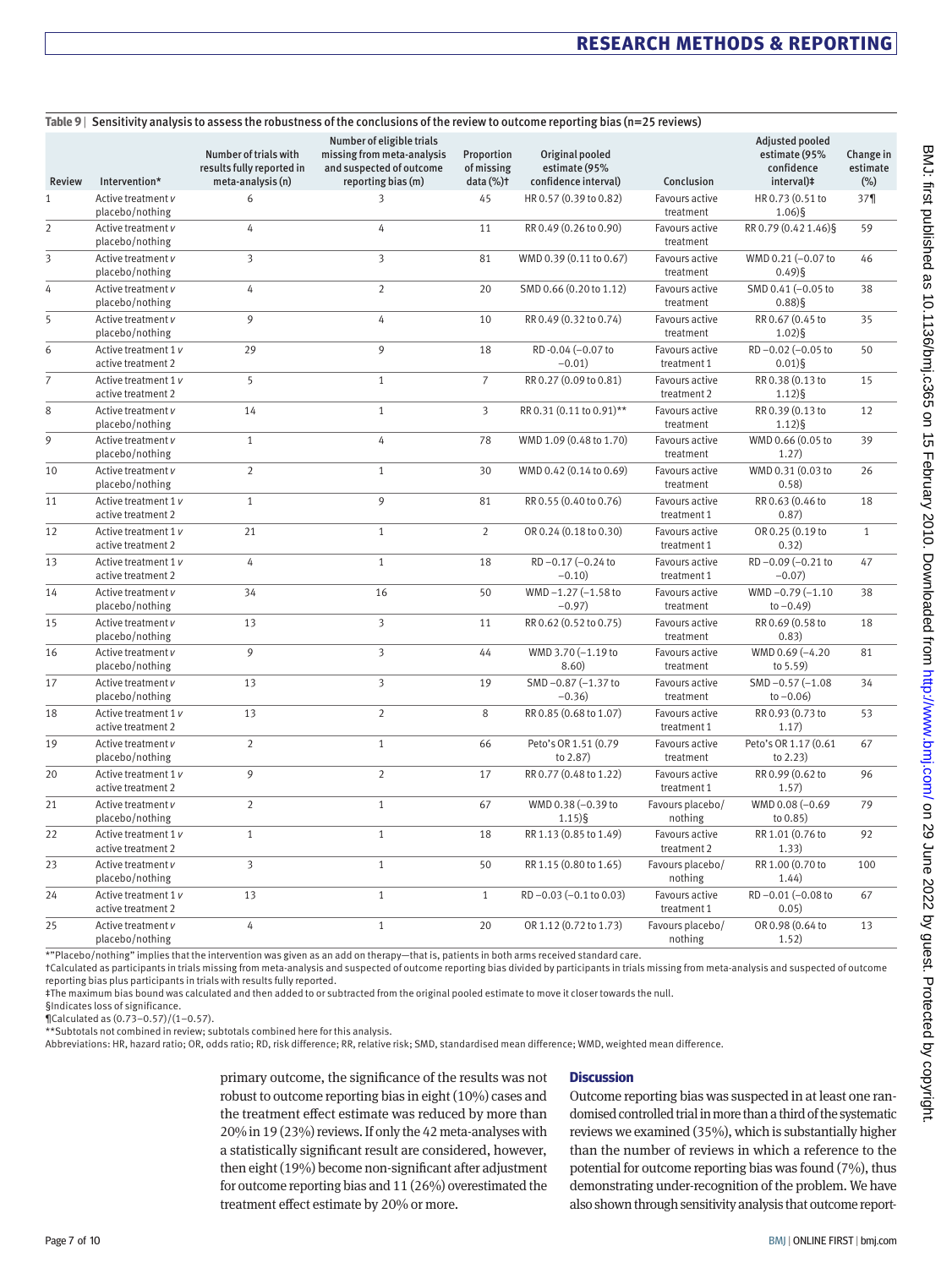ing bias affects the treatment effect estimate in a substantial proportion of Cochrane reviews.

#### Strengths and limitations of the study

The strengths of this study are that we evaluated a large, unselected cohort of reviews, review authors were involved in the assessment of outcome reporting bias, and the authors of the trials included in the reviews were contacted for information. In addition, the textual justification for each trial classification was checked by a senior investigator.

We undertook an internal pilot study of 33 reviews to determine the level of agreement between two researchers on the need for further assessment of a review for suspicion of outcome reporting bias. Given that agreement was high, we concluded that it would be sufficient for a single reviewer to assess the remainder of the reviews, provided a second reviewer checked the reasons for excluded studies where there was uncertainty.

For the majority of trials that were missing outcome data, judgment was needed regarding the potential for outcome reporting bias. We believe we have shown that sufficiently accurate assessments are possible. This conclusion, however, rests on the assumption that the trialists we contacted provided accurate information to us. A previous study suggested that trialists may be reluctant to admit selective reporting.15 In our study, the response rate for those trialists for whom an email address was obtained was similar in trials with a high risk classification and those with a low risk classification. If response bias was operating, we would expect the sensitivity of our classifications to be underestimated (as a result of trialists with high risk classifications being less likely to respond if they have selectively reported outcomes) and the specificity overestimated (as a result of trialists with low risk classifications being more likely to respond if they have not selectively reported outcomes). With such response bias, the number of selectively reported trials in a review would be underestimated; thus the impact of outcome reporting bias on the conclusions of the reviews studied here may have been underestimated.

Our classifications of trials for outcome reporting bias facilitated an assessment of the robustness of review conclusions to such bias.1314 The maximum bias bound approach was the method chosen to examine this source of bias because it can be applied to any outcome type. Although only 81 (29%) of the 283 reviews studied comprised a single meta-analysis of the primary outcome of interest and were thus included in the assessment, there is no reason to believe the results of this assessment would not be generalisable to those reviews containing multiple meta-analyses of the primary outcome relating to different treatment comparisons. However, a limitation of our study is that it has not examined how the impact of outcome reporting bias should be assessed in reviews that do not include a meta-analysis.

#### Comparison with other studies

We are only aware of one previous study that used similar methods to examine the prevalence of outcome reporting bias and its impact on systematic reviews.<sup>1</sup> This study used a highly selected set of nine reviews, however, in which 10 or more trials had been included in the meta-analysis of a binary outcome. Although outcome reporting bias of the primary outcome of interest was suspected in several individual randomised trials, the impact of such bias on the conclusions drawn in the meta-analyses was minimal. The findings from that study, in terms of the potential for outcome reporting bias to impact on the conclusions of a review and the degree of impact being related to the amount of missing outcome data, were similar to the current study.

A second study of meta-analyses in Cochrane reviews demonstrated a weak positive association between the amount of outcome data missing from the source trial reports and the treatment effect estimate.16 Our study goes further by reviewing excluded studies and classifying the likelihood of outcome reporting bias in a review on the basis of the individual trial reports.

# Implications for systematic reviews

The reliability of systematic reviews can be improved if more attention is paid to outcome data missing from the source trial reports. Trials should not be excluded because there is "no relevant outcome data" as the outcome data may be missing as a direct result of selective outcome reporting. Increasing the accuracy of data extraction, possibly by involving a second reviewer, could reduce the amount of missing data. If a high proportion of data is missing, reviewers should be encouraged to contact the trialists to confirm whether the outcome was measured and analysed and, if so, obtain the results. More than a third of the trialists contacted in this study responded to requests for information, 60% within a day and the remainder within three weeks. Similar response rates were observed with trials published in the past five years compared with those published earlier. In addition, some review authors did not declare when a trial report stated that no events were observed in any group. We believe that reviewers should report all such data in their review.

Review authors will need to use their judgment regarding the potential for outcome reporting bias. Unfortunately, we believe there are few practical alternatives to this approach, since to do nothing is unacceptable and to contact trialists for the information or data is recommended but is not always feasible or successful. To support their judgment, reviewers should justify fully in the text of their report the classification assigned and should include verbatim quotes from the trial publication whenever possible.

The classification system that we used in this study has been presented and applied by participants during workshops that we have developed and delivered at international Cochrane colloquia and the UK Cochrane meetings. The feedback from these workshops has so far not indicated any major shortcomings of this classification system or that any additional categories are required. Adoption of the new Cochrane risk of bias tool, $11$  which includes a judgment of the risk of selective outcome reporting, should also help to raise awareness of outcome reporting bias.

If a sensitivity analysis used to assess the impact of outcome reporting bias on an individual review shows that the results are not robust to outcome reporting, the review conclusions may need to be amended. Even if the results appear robust, the reviewer should still consider the potential for bias caused by unpublished studies. An example of this approach is described in a recent tutorial paper (Dwan KM et al, submitted manuscript, 2009).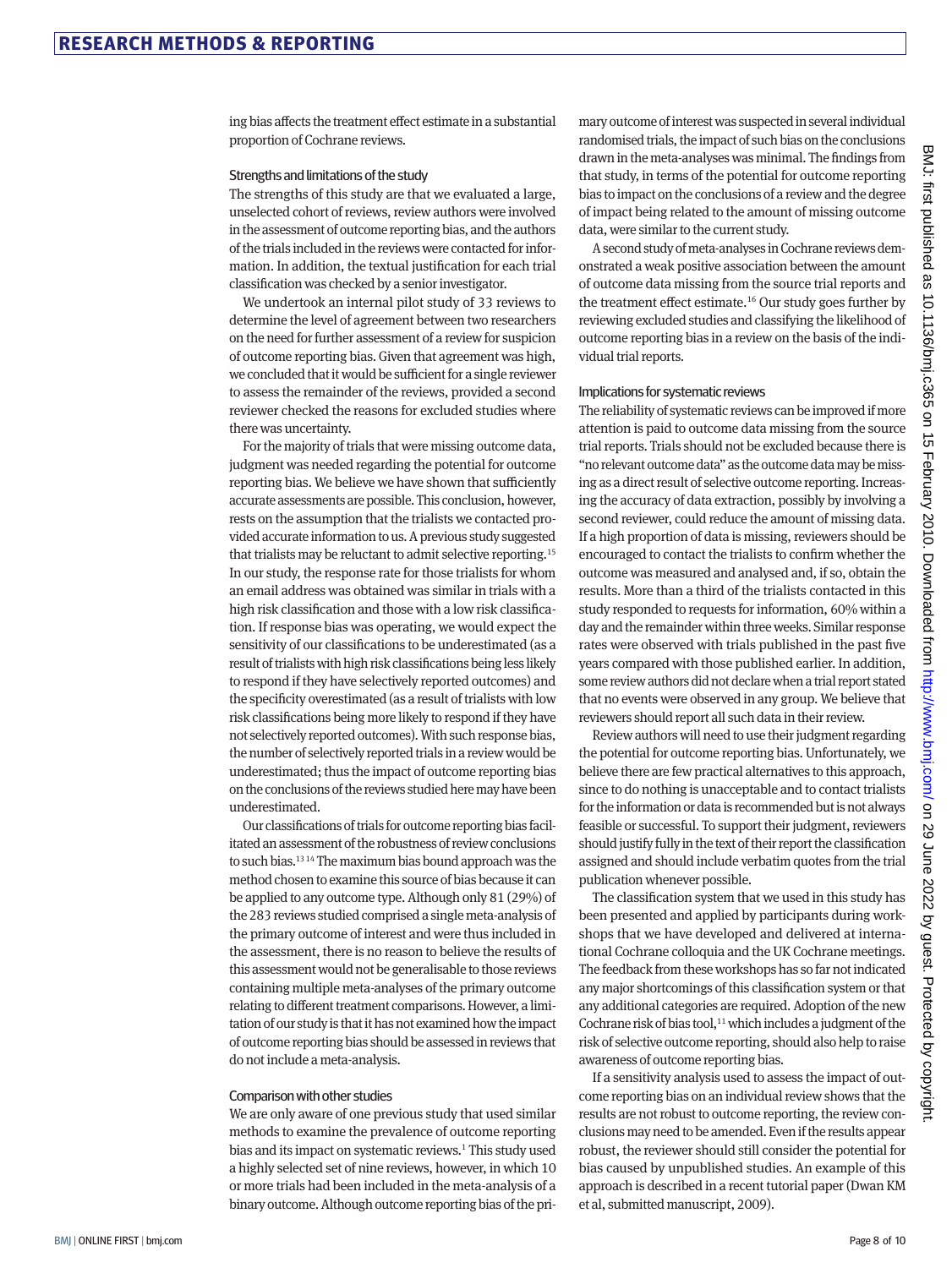#### **Summary points**

Empirical research indicates that statistically significant outcomes are more likely to be fully reported than nonsignificant results in published reports of randomised controlled trials

Little is known about the impact of outcome reporting bias in source trial reports on the conclusions of systematic reviews

Few review authors mentioned the potential problem of outcome reporting bias

Outcome reporting bias was suspected in at least one trial in more than a third of reviews

In a sensitivity analysis, nearly a fifth of statistically significant meta-analyses of the review primary outcome were affected by outcome reporting bias and a quarter would have

overestimated the treatment effect by 20% or more

# Implications for trials

Recent long term initiatives could reduce the problem of outcome reporting bias in trials. For example, registration of randomised controlled trials before initiation<sup>17</sup> and advance publication of detailed protocols document that the trials exist and ensure their planned outcomes are specified. Reviewers can search registries to locate unpublished trials eligible to be included in a systematic review. Trialists should be encouraged to describe all changes to the outcomes stated in the protocol.

The standardisation of outcome measures in specific clinical areas, if implemented, will reduce the potential for bias.18 19 In our sample, 18% (51/283) of reviews contained at least one trial where it was either clear or suspected that the review primary outcome was not measured (H or I classification). This represents 31790 (4%) of the 836689 trial patients studied. There was a missed opportunity to measure a core outcome in these individuals because this study focused on review primary outcomes.

A recent review of trial funders' guidelines<sup>20</sup> has identified gaps in relation to outcome reporting bias. Current recommendations, however, state that all prespecified primary and secondary outcomes should be fully reported; any changes to the prespecified outcomes from the protocol should be explained in the final report; and the choice of outcomes included in the final report should not be based on the results.20

The members of the World Health Organization International Clinical Trials Registry Platform working group on the reporting of findings of clinical trials have proposed that "the findings of all clinical trials must be made publicly available."21 From 2008, the US Food and Drug Administration Act has required that results from clinical trials are made publicly available on the internet in a "registry and results databank" within a year of completion of the trial, whether the results have been published or not.22 US public law requires "a table of demographic and baseline characteristics of the study participants as well as a table of primary and secondary outcome measures for each arm of the clinical trial, including the results of scientifically appropriate tests of the statistical significance."

We hope that such strategies, coupled with activities to raise awareness of the issues, will reduce the prevalence of outcome reporting bias in clinical research.

#### Future research

Our study undoubtedly underestimates the influence of outcome reporting bias on this cohort of Cochrane reviews. Review primary outcomes are less likely to be prone to outcome reporting bias than secondary outcomes as primary outcomes are usually chosen on the basis of clinical importance—thus increasing the measurement and reporting of the outcome—or because they are the most frequently reported variables. In an associated study, a sample of trialists identified in this study was interviewed about differences between the trial protocol and the trial report in order to understand outcome reporting bias across all primary and secondary outcomes (Smyth R et al, submitted manuscript, 2009). Future work is planned to assess the prevalence and impact of outcome reporting bias across all outcomes in a cohort of reviews.

In reviews that do not include a meta-analysis, outcome reporting bias may still be operating and may affect the conclusions. Guidance is needed on how to address this problem.

The authors are grateful to the many Cochrane reviewers who collaborated in some way to make this research possible. Their input includes defining the review primary outcome of interest, forwarding trial reports from their reviews, and establishing the outcome reporting bias classification for particular trials within their reviews. We thank the Cochrane Steering Group, and Cochrane statisticians and clinicians from the University of Liverpool who have provided expert knowledge when further assistance was required. We also acknowledge the trialists who answered specific queries about the reporting of outcomes in their trials. Finally, we thank Steve Taylor for undertaking some of the assessments and Chris Braithwaite for designing the study database.

Contributors: PRW, DGA, and CG designed the study protocol and developed the classification system for assessing outcome reporting bias in trials. The study case report form was designed by JJK, SD, and PRW. JJK contacted all review authors to confirm the chosen review primary outcome for use in the study. PRW and SD identified and agreed on the review primary outcome when no contact with the review authors was achieved. Assessments of outcome reporting bias (including obtaining trial reports and completing the outcome reporting bias classifications and justifications with the guidance from the systematic reviewers) were completed by JJK, SD, and KMD. All assessment justifications were checked by PRW. All the data were entered into the database by JJK. JJK and RS contacted trialists to verify if the review primary outcome was measured and/or analysed when outcome reporting bias was suspected. JJK and KMD undertook the data analysis under the supervision of PRW. JJK prepared the initial manuscript. JJK, PRW, DGA, and KMD were all involved in the substantial revision of this manuscript. All authors commented on the final manuscript before submission. PRW is the guarantor for the project.

Funding: The Outcome Reporting Bias In Trials (ORBIT) project was funded by the Medical Research Council (grant number G0500952). The funders had no role in the study design, data collection and analysis, decision to publish, or preparation of this manuscript.

Competing interests: PRW, CG, DGA, KMD, and RS are members of the Cochrane Collaboration. JJK and SD declare no competing interests.

Ethical approval: No ethics committee opinion was required for this study.

Provenance and peer review: Not commissioned; externally peer reviewed.

- 1 Williamson PR and Gamble C. Identification and impact of outcome selection bias in meta-analysis. *Stat Med* 2005;24:1547-61. 2 Hahn S, Williamson PR, Hutton JL, Garner P, Flynn EV. Assessing the
- potential for bias in meta-analysis due to selective reporting of subgroup analyses within studies. *Stat Med* 2000;19:3325-36. 3 Moreno SG, Sutton AJ, Turner EH, Abrams KR, Cooper NJ, Palmer TM, et
- al. Novel methods to deal with publication biases: secondary analysis of antidepressant trials in the FDA trial registry database and related trial publications. *BMJ* 2009;339:b2981.
- 4 Higgins JPT, Green S, eds. *Cochrane handbook for systematic reviews of interventions: version 5.0.1*. The Cochrane Collaboration, 2008.
- 5 Hutton JL, Williamson PR. Bias in meta-analysis due to outcome variable selection within studies. *Appl Stat* 2000;49:359-70.
- 6 Dwan K, Altman DG, Arnaiz JA, Bloom J, Chan A, et al. Systematic review of the empirical evidence of study publication bias and outcome reporting bias. *PloS ONE* 2008;3:e3081.
- 7 Egger M, Davey Smith G, Altman DG. *Systematic reviews in healthcare: meta-analysis in context.* 2nd ed. BMJ Books, 2001.

BMJ: first published